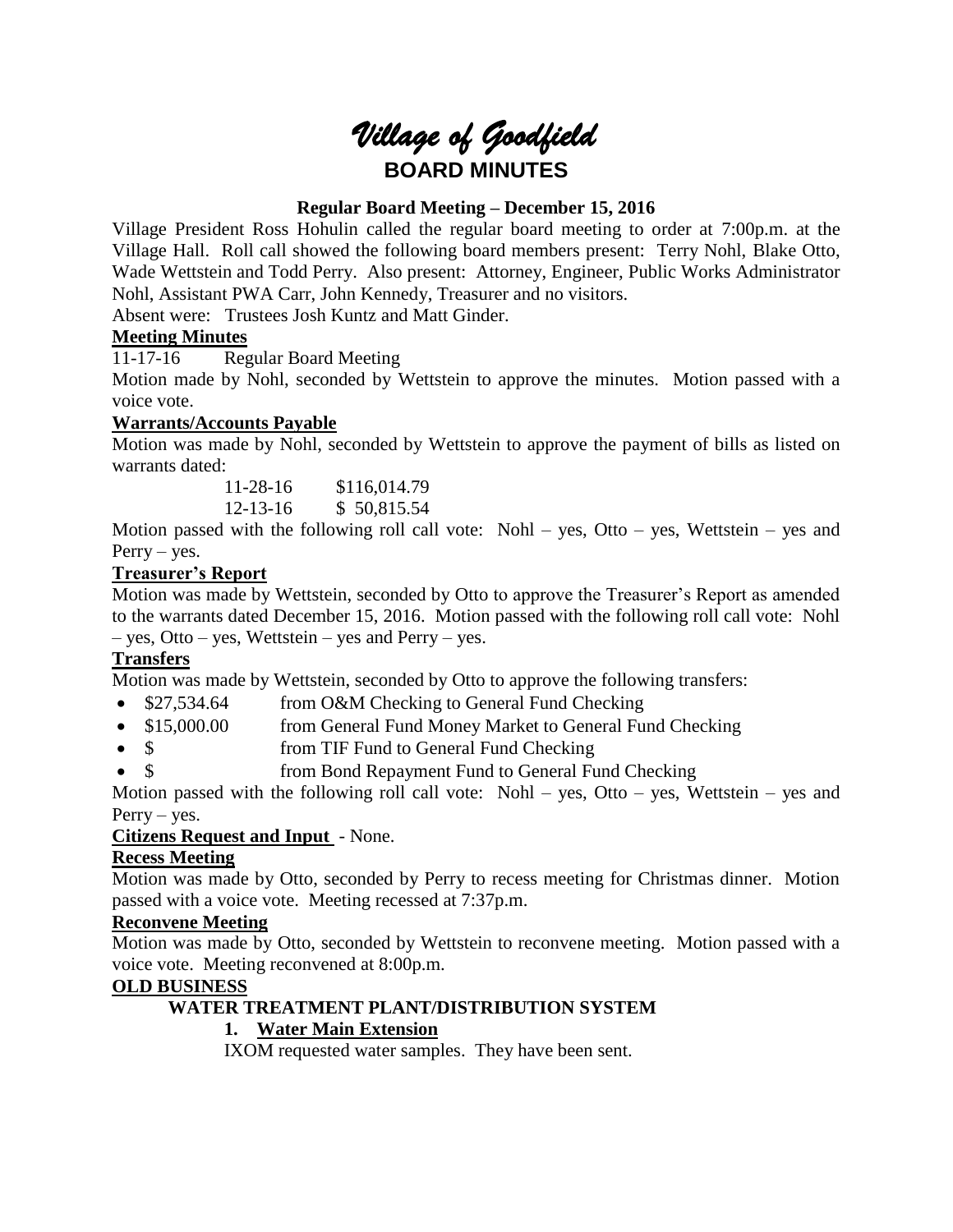#### **SEWER TREATMENT PLANT/DISTRIBUTION SYSTEM**

#### **1. STP Expansion**

Engineer Yockey brought STP as-built drawings and gave a set of markup drawings to PWA Nohl. There will be one final bill for engineering to cover as builts and project completion.

# **2. Trunk Sewer Improvements, Clearing Brush, Easements**

Nothing discussed.

#### **Payment of outstanding invoices upon request of Village Engineer**

# No outstanding invoices.

# **Goodfield Business Park**

A letter was sent to Parsons. Drive way is finished. The Village now owns the detention basin and lift station.

#### **Skybeam (DTN) Agreement**

Nothing discussed.

#### **Rte. 117 Sanitary Sewer Service**

No final pay request yet. As-builts are still needed.

# **Chemical Feed Room at Water Treatment Plant**

PWA Nohl is still working on this.

#### **Comprehensive Plan/Mile and a half radius map**

Engineer Yockey brought 1 ½ mile radius maps for Board to see what types of maps you can get using USGS data. Engineer Yockey also contacted Woodford, Tazewell & McLean County GIS to get maps. Maps can be overlapped or separate.

#### **Consolidated Election**

Clerk advised that the filing period for the 2017 Consolidated Election is December 12 through December 19, 2016.

#### **The Lakes at Oak Valley Drainage Easements**

Engineer sent Easements to PWA Nohl. Nohl is working on talking to homeowners and getting signatures.

#### **IEPA Compliance Commitment Agreement**

Nothing discussed.

#### **NEW BUSINESS**

# **Proposed Safety Improvement for Norfolk Southern Railroad @ Harrison & Birkey Street**

#### **IL Commerce Commission Stipulated Agreement 1934**

The Village received the IL Commerce Commission Stipulated Agreement 1934. The Agreement must be signed by 60 days. The Village is responsible for road grades and filling in streets. ICC said they are in favor of a waiver for Birkey Street but Engineer Yockey feels that language should be in the agreement. Engineer also has questions regarding who prepares plans and bid documents for the Village's part of the improvements. Both streets are oil and chip and they are talking at least a foot to meet their grades. Best way to do this is to scarify the street add gravel then put A6 on top of it meeting the grades. What is the minimum width? The Village does not want to widen Birkey & Harrison Streets. Engineer Yockey will look at Harrison and then get with PWA Nohl to decide how to respond back Aaron Tolliver with the IL Commerce Commission.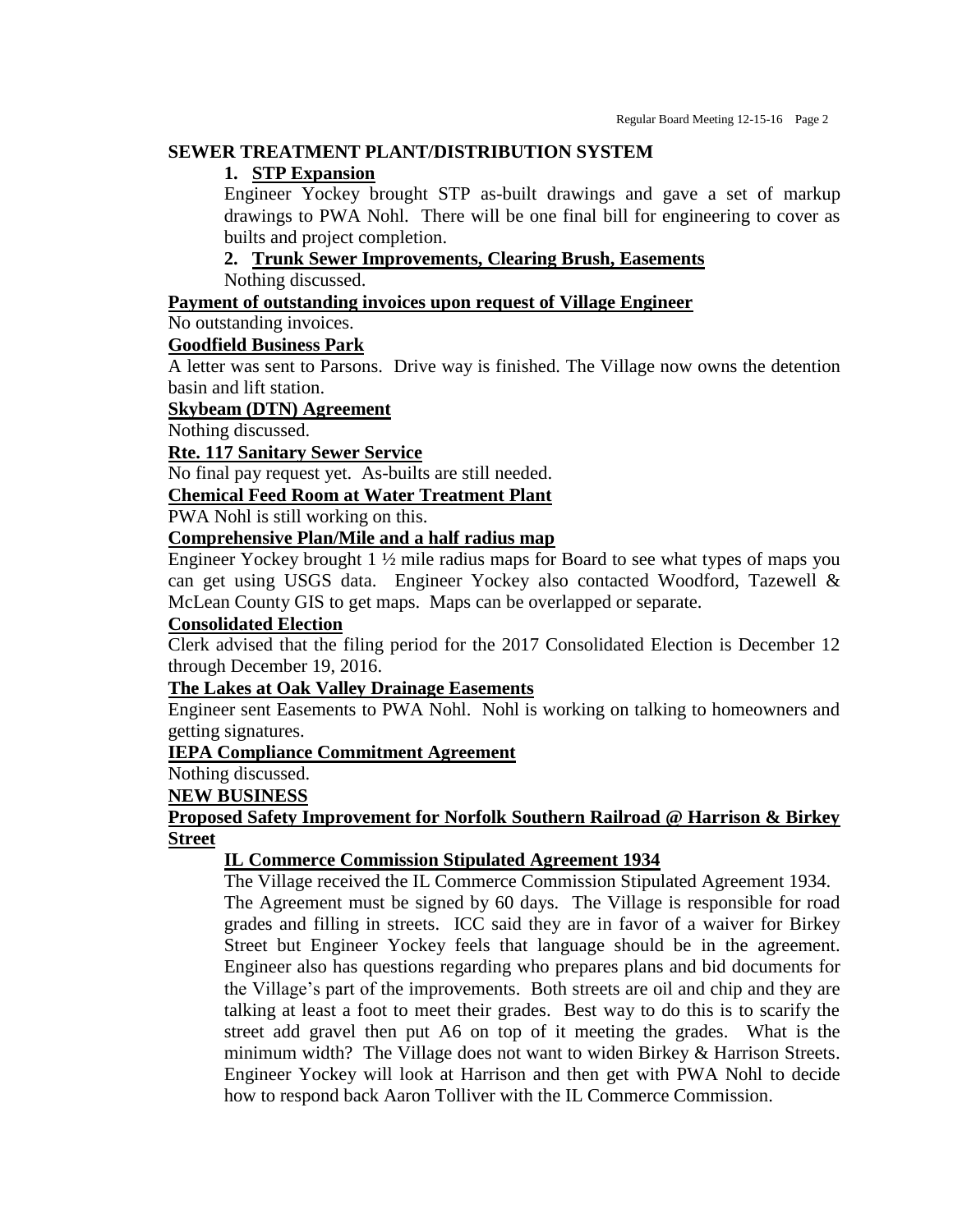#### **Tax Levy Ordinance**

Treasurer stated there is a 5% increase from last year.

Motion was made by Nohl, seconded by Otto to approve the Tax Levy Ordinance #16-12. Motion passed with the following roll call vote:  $Nohl - yes$ , Otto – yes, Wettstein – yes and Perry – yes.

#### **Sky Web Internet at the Park**

Darwin Steidinger, Timberline Campground & Sky Web Internet would like to make wireless internet available at the Goodfield Park. After discussion the consensus of the Board is that if it was allowed, it would be showing favoritism to a provider so they do not wish to do it.

#### **Government Travel Control Act – Ordinance #16-13**

Attorney Gronewold reviewed the Government Control Act Ordinance with the Board. After discussion it was decided to revise it to \$35/day for meals, \$100 for lodging and to set the mileage reimbursement at .54 per mile or as otherwise consistent with the mileage rate set by the State of IL.

Motion was made by Nohl, seconded by Otto to approve Ordinance #16-13, an ordinance regarding travel, meal and lodging expenses for the Village of Goodfield. Motion passed with the following roll call vote: Nohl – yes, Otto – yes, Wettstein – yes and Perry – yes.

# **IRWA Conference Feb. 21-23, 2017**

Motion was made by Wettstein, seconded by Otto to approve PWA Nohl and Assistant PWA Carr's attendance at the IRWA Conference on February 21-23, 2017. Motion passed with the following roll call vote: Nohl – yes, Otto – yes, Wettstein – yes and Perry – yes.

#### **New Employee Full Time Position**

Nothing discussed. Voted on at November Regular Board Meeting.

#### **Schedule Committee Meetings**

No committee meetings scheduled.

#### **Municipal Calendar**

Tax Levy Ordinance must be filed by the last Tuesday in December.

#### **Other Business**

The December 2017 Regular Board Meeting is scheduled for December 21<sup>st</sup>, because this date is so close to Christmas it was decided to move the December 2017 Regular Board meeting back a week to December 14, 2017. Motion was made by Wettstein, seconded by Nohl to move the Regular Board Meeting in December to December  $14<sup>th</sup>$ , the second Thursday of the month. Motion passed with the following roll call vote: Nohl – yes, Otto – yes, Wettstein – yes and Perry – yes.

#### **Engineer –** None.

**Public Works Administrator –** None.

#### **Trustees**

**Nohl** – None.

**Otto –** None.

**Kuntz –** Absent.

**Wettstein –** A resident on Gail Street asked if he could discharge sump pump through the curb. This is not allowed by Village Code.